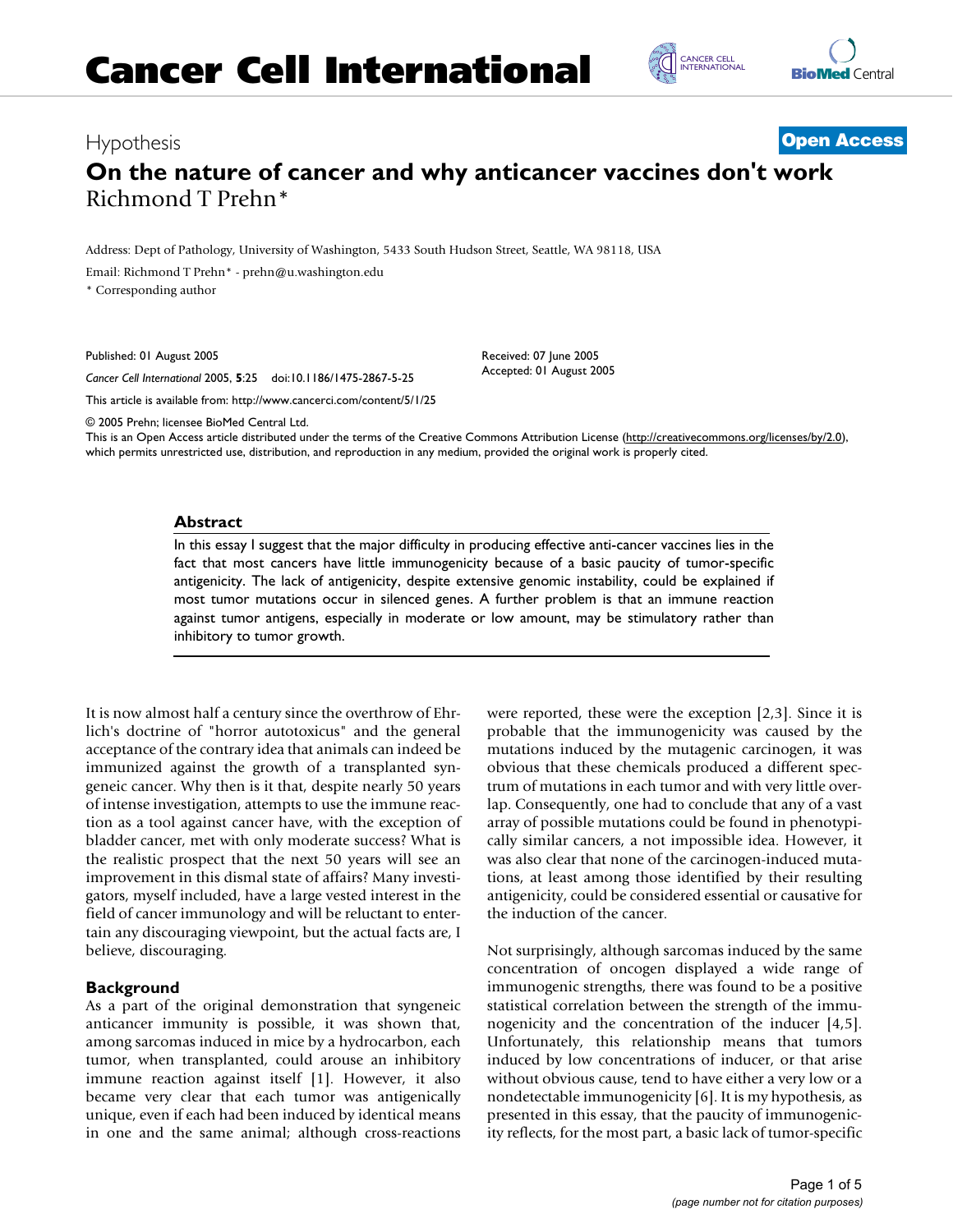antigenicity rather than a blocking or suppression of an immune response.

#### **Immunosurveillance**

It has been argued that the apparent general lack of tumor immunogenicity may be an artifact caused by immune selection for nonimmunogenic tumor variants. Perhaps most tumors, in accord with the immunosurveillance hypothesis, are really highly immunogenic and what we see is actually a small surviving, relatively non-immunogenic, highly selected subpopulation. This popular concept, judged by at least four types of evidence, is probably incorrect and thus cannot account for the paucity of tumor immunogenicity.

Firstly, immunological depression by any means usually has little if any facilitating effect on oncogenesis. Thus, chemical oncogenesis is not obviously altered by immunodepression [7]; the tumor immunogenicity and/or the degree of immune depression must be very carefully titrated in order to see any effect of immune depression, either positive or negative [8,9]. Both within and without the immunologically isolated environment of intraperitoneal diffusion chambers, nonimmunogenic tumors are commonly induced [10,11]. Furthermore, chemicallyinduced tumorigenesis may actually be lessened, not increased, in immunologically crippled, germ-free nude mice as compared with their essentially normal heterozygous nude controls [8].

Secondly, often a minute dosage of highly immunogenic transplanted cancer cells may grow when a somewhat larger inoculum fails [12]; this "sneaking through phenomenon", which can occur even in specifically immunized animals, again suggests that small incipient tumors could probably not be effectively surveyed.

Thirdly, even highly immunogenic hydrocarbon-induced sarcomas may fail to induce immunity if the tumor is left undisturbed *in situ*, so how could more ordinary tumors of lesser immunogenicity kindle a surveillance mechanism? In fact, to arouse an inhibitory immunity in the primary autochthonous host is difficult and, at least with hydrocarbon-induced sarcomas, requires repeated immunizations [13]. More often the challenge tumor, inoculated back into the animal in which it had originated, grew better than it did in other animals of the same strain, ie., better than it did in animals that had never before been exposed to that tumor [14,15]. This latter observation is best interpreted by the immunostimulation hypothesis [16] which I will now discuss.

#### **Immunostimulation**

As compared with normal spleen cells, low proportions of spleen cells from immunized mice stimulated rather than

inhibited the proliferation of admixed tumor cells when the mixture was injected subcutaneously. In this so called "Winn test" [17], larger proportions of immune spleen cells inhibited the growth of the same admixed tumor cells. As previously discussed, most tumors, arising from low concentrations of inducing agents, are expected to have little immunogenicity. The little immune response these tumors might engender would be expected, judging by these Winn test results, to stimulate rather than inhibit tumor growth. This was emphatically confirmed in a variety of extensive studies which showed, among other things, that a newly induced *in situ* mouse tumor, mesenchymal or epithelial, was stimulated to grow faster (had a shorter latency) if it could engender an immune response [8,11]. Even tumors that subsequently were shown to be highly immunogenic usually grew faster than tumors of little or no immunogenicity when the tumors were left undisturbed in their primary hosts [11]. Therefore, when immunodepression does appear to favor oncogenesis, this result, in many cases, is probably not because an immunological inhibitor to tumor growth has been reduced, but rather because the immune reaction has been depressed to a more stimulatory level [18]. Also, the possibility of doing harm by attempts at immunotherapy need to be carefully cosidered. For more extensive reviews and other evidences of tumor immunostimulation see [8,11,18,19].

The fact that a moderate tumor-specific immune reaction apparently favors the growth of an undisturbed *in situ* tumor, seems adequate to rule out any immunosurveillance of incipient cancers. Thus, the paucity of tumor immunogenicity is probably not caused by immunoselection. Rather, most types of tumor are apparently created *de novo* with little tumor-specific immunogenicity unless the tumors were induced by a large concentration of carcinogen and/or by an oncogenic virus. In fact, at least among hydrocarbon-induced mouse sarcomas, whatever little immune selection there may be apparently favors, rather than inhibits, the proliferation of a nacsent tumor.

#### **Role of Mutation**

If cancer is based, in accord with the current paradigm, upon somatic mutations, why would most tumors have so little specific immunogenicity? While this question has many possible answers, it seems to me that, in the absence of immunoselection, there are two prime possibilities: either the somatic mutation idea of carcinogenesis is incorrect and/or the tumor mutations occur, for the most part, in silenced genes that are incapable of producing an antigenic product.

The hypothesis that the somatic-mutation paradigm is incorrect has been advanced over a number of years by a number of brave heretics [20-26]. They suggest that the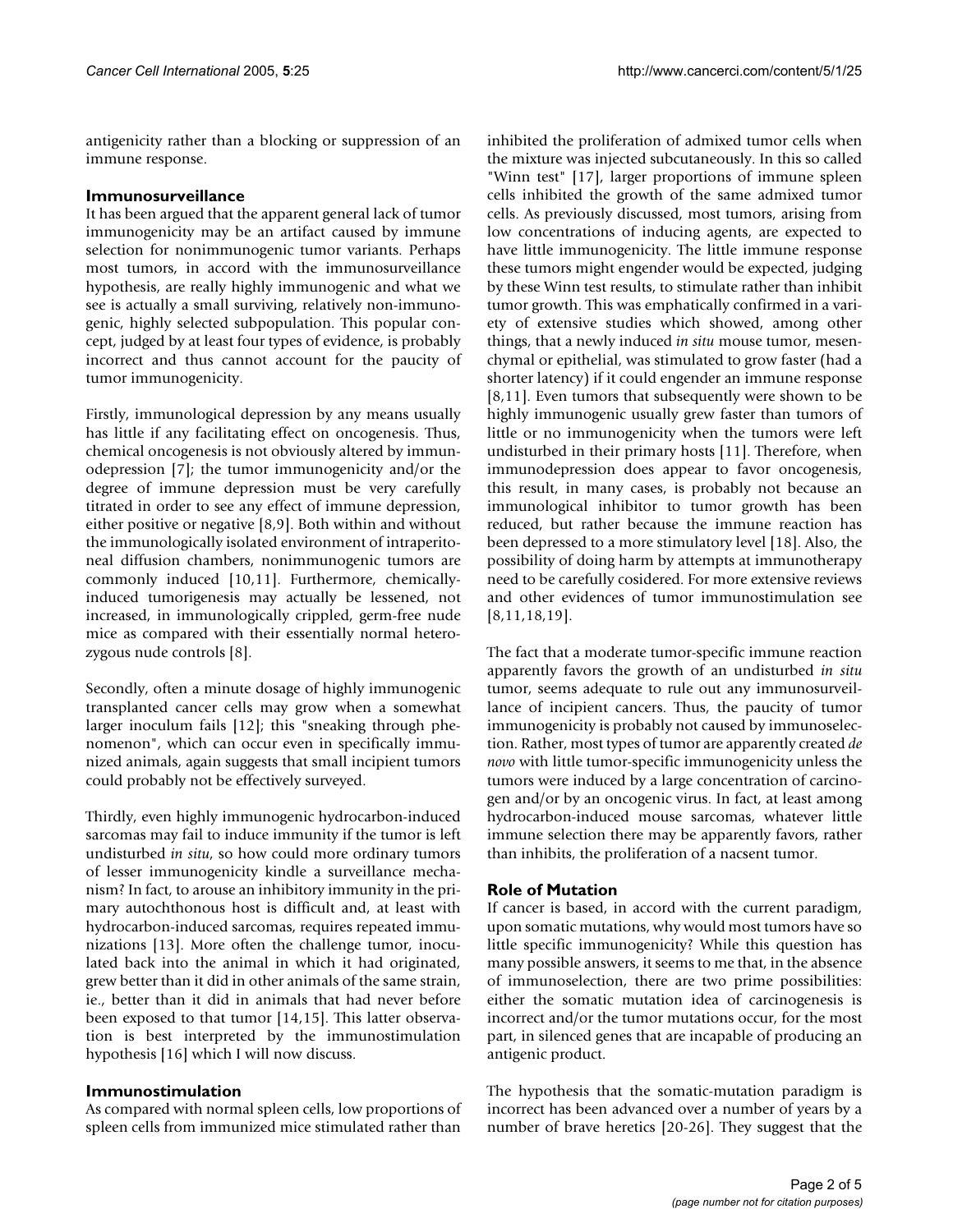mutations seen in neoplasia may not be causative; they are, instead, probably incidental or secondary. Primary epigenetic rather than genetic changes are postulated to result in the neoplastic phenotype. This hypothesis has the great virtue, as compared with the mutational paradigm, in that a tumor's reversion to a normal phenotype can be more easily understood. Reversion to a normal phenotype is indeed observed in a variety of laboratory experiments as well as in some clinical settings [26,27]. The real cause of most cancers is postulated by the heretics to reside in disrupted cell to cell signaling or some other epigenetic alteration which changes the spectrum of gene expression to produce a neoplastic phenotype. The many cogent arguments put forth by the heretics, entirely apart from any considerations of immunogenicity, have been well reviewed elsewhere [20-26]. However, these ideas of an epigenetic etiology fit well with the facts concerning the general lack of immunogenicity of cancers and could help to explain why immunity has not as yet lived up to its expected diva role in cancer therapy and prevention.

My personal view of the intimate details of carcinogenesis incorporates two suppositions, for each of which there is supporting experimental evidence. I will therefore, for purposes of this discussion, consider both of the following statements to be correct. The first is that DNA repair is defective or nonexistent in untranscribed or silenced genes [28]. Secondly, DNA mutation and repair both require cellular proliferation [29].

Sonnenschein and Soto have suggested that proliferative activity, rather than quiescence, is the default condition of cells [20]; thus the natural impulse of free-living cells to proliferate is, in a multicellular animal, actively regulated by aspects of the multicellular environment. It seems logical, therefore, to propose that the abnormal proliferative activity in a cancer requires that certain suppressor genes, especially those that normally, in a post-embryonic animal, suppress embryonic development and/or wound healing, be silenced. My view of carcinogenesis depends, as I have said, upon the assumption that DNA damage in untranscribed genes is not repaired [28]. Therefore, it seems reasonable to assume that, over time in a tumor, mutations might tend to accumulate in any silenced gene or in non-coding segments of a gene.

The picture that emerges from these considerations is that neoplasia is probably caused by the reexpression of proliferation-enhancing development or wound-healing genes that, outside of a neoplasm, would usually be expressed only in embryonic life or during wound healing. Such reexpression, indeed overexpression, now as oncogenes, could be caused by either interference with communication between the oncogene and the appropriate suppressor gene or by the actual silencing of the suppressor gene by either mutation or, perhaps more commonly, by epigenetic influences. Mutations that may have occurred in the development genes might often be repaired, if and when these genes were reexpressed as oncogenes within a proliferating neoplasm. Since the oncogene's function is to drive the cancer, any mutations in these genes would probably be highly selected to retain the gene's normal or near normal function; there might thus be selection to produce only normal or near normal product, a product that might then be only minimally, if at all, immunogenic. Alternatively, any mutations that did occur among the oncogenes might not produce immunogenicity if the products of such mutations were not found on the cell surface.

### **Recapitulation**

Thus, my thesis is that *most* of the mutations actually found in a neoplasm would probably not be among the reexpressed proliferation-stimulating oncogenes, but would be among those suppressor genes that were newly silenced either during or after transformation and that remained silenced, unexpressed, and unrepaired throughout the life of the tumor. Because these suppressor genes had been silenced, their mutations would probably not result in new antigens.

To recapitulate, an important corollary of the previous discussion is the conclusion that the mutations that are identified by their associated antigens, are seldom cancerinducing, but are random and incidental. The genes that actually drive the neoplasm, the so-called oncogenes, are embryonic development or wound-healing genes that are reexpressed and overexpressed in a tumor. Being highly selected in the tumor for essentially normal functions, the reexpression of these genes, even when mutated, might not produce new antigens, especially if the oncogene products did not appear on the cell surface. Mutations that occur in silenced suppressor genes go unrepaired, but because silent unexpressed genes have no product, these mutations also should fail to give rise to antigens. Thus, my view of carcinogenesis suggests that there are usually, with few exceptions, no mutations in the carcinogenic process that can produce new antigens unless a virus or an unrealistically high concentration of oncogen is involved. Mutations, induced by high concentrations of a chemical carcinogen do give rise to immunogenicity and thus they presumably occur in expressed genes, but, as already stated, such mutations are apparently not directly related to etiology and are usually unrealistic laboratory constructs.

In sum, the dismal record of the attempts to utilize antitumor immunity in the clinic seems entirely consistent with the idea that cancer is a disease based most often upon the silencing of suppressor genes, either by muta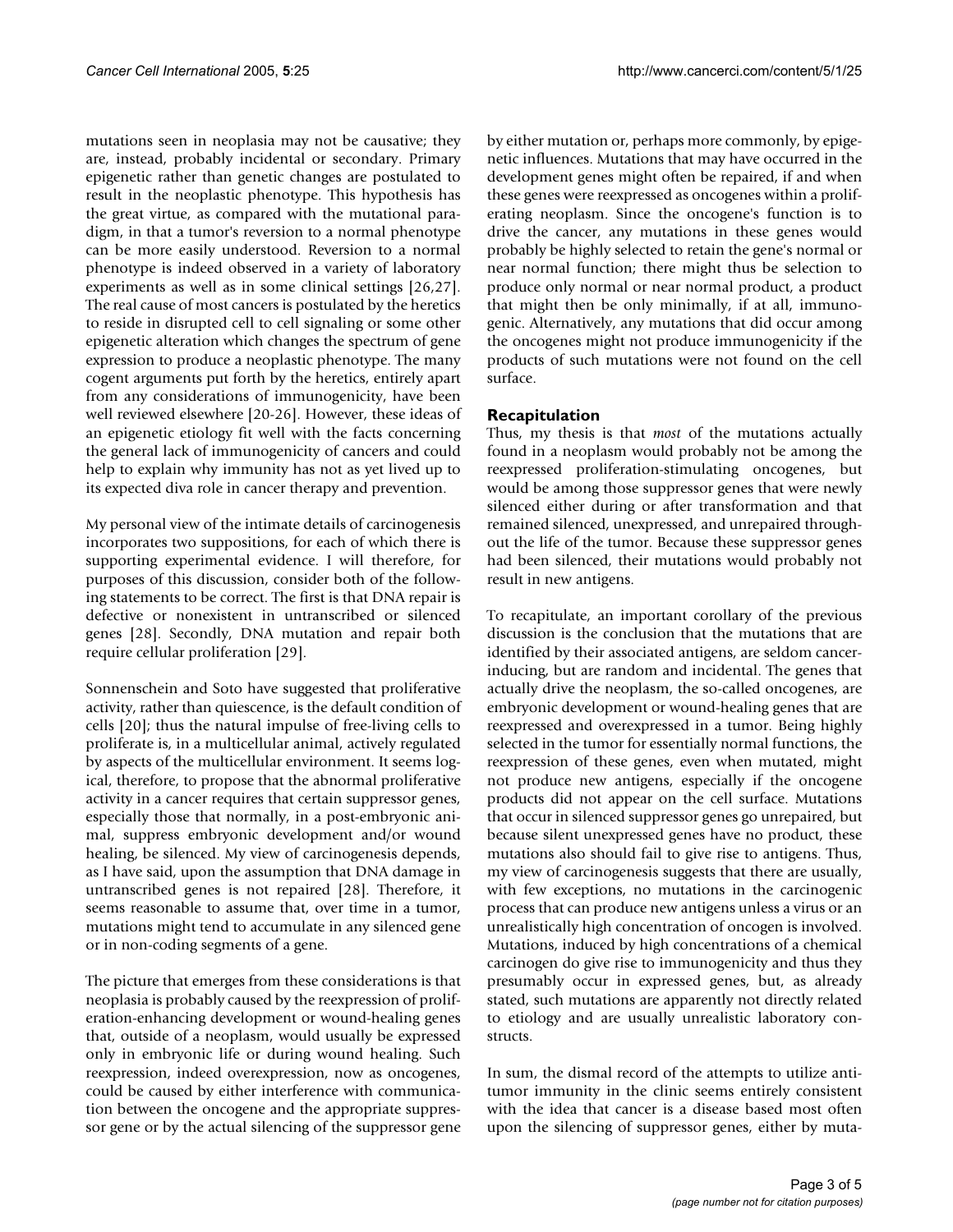tion or by epigenetic means. The epigenetic pathways may be the more frequent. The postulated, as well as demonstrated, paucity of antigen-producing mutations in the expressed genes of most cancers, plus the lack of antigenicity that would result from mutations that might arise in the silenced suppressor genes, explains the basic paucity of tumor-specific immunogenicity. Furthermore, the little tumor immunogenicity that may exist usually produces a reaction that is stimulatory, not inhibitory, to tumor proliferation.

Although there is certainly a role for immune suppressor cells and other blocking factors [30], in this essay I have suggested that the major difficulty lies in the fact that most cancers have little immunogenicity because of a basic lack of tumor-specific antigenicity. What weak antigens a tumor may have are usually tumor specific rather than tumor-type specific. The tissue-specific antigens involved in autoimmune reactions and the "carcino-embryonic antigens" are important realities, but have been difficult to utilize to any great extent in cancer prevention or therapy, probably in large part because of the powerful natural tolerance to such antigens. Perhaps further research will reveal ways to use the autoimmune mechanism against cancers that arise in disposible organs such as the prostate or the mammary gland where tumor specificity might be less important and organ specificity might be sufficient.

If my view of the carcinogenic process is correct, the utility of immune mechanisms in the "war on cancer" seems likely to remain, dispite some minor triumphs, rather dismal. However, the success of intravesicular BCG to treat carcinoma of the bladder offers hope [31]. There have also been encouraging reports about the probable immunogenicity of cutaneous melanoma [32,33]. Dispite my previously expressed view that immunosurveillance of cancer is unlikely, there is one observation that deserves special mention. It has long been known that cancer occurs with greatly increased frequency in patients who undergo prolonged immunodepression to facilitate kidney transplantation. The increased incidence is not general, but is largely confined to tumors of the lymphoid system or of the skin [34]. The excess of lymphoid tumors could be easily considered the ultimate consequence of compensatory hyperplasia in the damaged immunological organ, but the excess of skin tumors is more likely to have a direct immunological basis, either decreased surveillance or increased immunostimulation by the impaired immune mechanism. In either case, the fact that the excess tumor incidence is largely confined to the skin suggests that skin tumors may be unusually antigenic and/or the skin is an unusally active immunological organ.

My view of the very complex interaction of cancer and the immune reaction is certainly simplistic and perhaps overly pessimistic, but it may, I am afraid, capture the essence of the problem.

#### **References**

- 1. Prehn RT, Main JM: **[Immunity to methylcholanthrene-induced](http://www.ncbi.nlm.nih.gov/entrez/query.fcgi?cmd=Retrieve&db=PubMed&dopt=Abstract&list_uids=13502695) [sarcomas.](http://www.ncbi.nlm.nih.gov/entrez/query.fcgi?cmd=Retrieve&db=PubMed&dopt=Abstract&list_uids=13502695)** *J Natl Cancer Inst* 1957, 18:769-78.<br>Globerson A. Feldman M: **Antigeni**
- 2. Globerson A, Feldman M: **[Antigenic specificity of](http://www.ncbi.nlm.nih.gov/entrez/query.fcgi?cmd=Retrieve&db=PubMed&dopt=Abstract&list_uids=14191397) [Benzo\(a\)pyrene-induced sarcomas.](http://www.ncbi.nlm.nih.gov/entrez/query.fcgi?cmd=Retrieve&db=PubMed&dopt=Abstract&list_uids=14191397)** *J Natl Cancer Inst* 1964, **32:**1229-43.
- 3. Basombrio MA: **[Search for common antigenicities among](http://www.ncbi.nlm.nih.gov/entrez/query.fcgi?cmd=Retrieve&db=PubMed&dopt=Abstract&list_uids=4097428) [twenty-five sarcomas induced by methycholanthrene.](http://www.ncbi.nlm.nih.gov/entrez/query.fcgi?cmd=Retrieve&db=PubMed&dopt=Abstract&list_uids=4097428)** *Cancer Res* 1970, **30:**2458-62.
- 4. Prehn RT: **[Relationship of tumor immunogenicity to the con](http://www.ncbi.nlm.nih.gov/entrez/query.fcgi?cmd=Retrieve&db=PubMed&dopt=Abstract&list_uids=1159812)[centration of the oncogen.](http://www.ncbi.nlm.nih.gov/entrez/query.fcgi?cmd=Retrieve&db=PubMed&dopt=Abstract&list_uids=1159812)** *J Natl Cancer Inst* 1975, **55:**189-90.
- 5. Lawler EM, Prehn RT: **[Influence of immune status of host on](http://www.ncbi.nlm.nih.gov/entrez/query.fcgi?cmd=Retrieve&db=PubMed&dopt=Abstract&list_uids=6762248) [immunogenicity of tumors induced with two doses of meth](http://www.ncbi.nlm.nih.gov/entrez/query.fcgi?cmd=Retrieve&db=PubMed&dopt=Abstract&list_uids=6762248)[ylcholanthrene.](http://www.ncbi.nlm.nih.gov/entrez/query.fcgi?cmd=Retrieve&db=PubMed&dopt=Abstract&list_uids=6762248)** *Cancer Immunol Immunother* 1982, **13:**194-7.
- 6. Hewett HB, Blake ER, Walder AS: **[A critique of the evidence for](http://www.ncbi.nlm.nih.gov/entrez/query.fcgi?cmd=Retrieve&db=PubMed&dopt=Abstract&list_uids=773395) [active host defenses against cancer, based on personal stud](http://www.ncbi.nlm.nih.gov/entrez/query.fcgi?cmd=Retrieve&db=PubMed&dopt=Abstract&list_uids=773395)[ies of 27 murine tumours of spontaneous origin.](http://www.ncbi.nlm.nih.gov/entrez/query.fcgi?cmd=Retrieve&db=PubMed&dopt=Abstract&list_uids=773395)** *Br J Cancer* 1976, **33:**241-59.
- 7. Stutman O: **[Immunodepression and malignancy.](http://www.ncbi.nlm.nih.gov/entrez/query.fcgi?cmd=Retrieve&db=PubMed&dopt=Abstract&list_uids=766581)** *Adv Cancer Res* 1975, **22:**261-422.
- 8. Outzen HC: **[Development of carcinogen-induced skin tumors](http://www.ncbi.nlm.nih.gov/entrez/query.fcgi?cmd=Retrieve&db=PubMed&dopt=Abstract&list_uids=7239715) [in mice with varied states of immune capacity.](http://www.ncbi.nlm.nih.gov/entrez/query.fcgi?cmd=Retrieve&db=PubMed&dopt=Abstract&list_uids=7239715)** *Int J Cancer* 1980, **26:**87-92.
- 9. Prehn RT: **[Immunostimulation of chemical oncogenesis in the](http://www.ncbi.nlm.nih.gov/entrez/query.fcgi?cmd=Retrieve&db=PubMed&dopt=Abstract&list_uids=591130) [mouse.](http://www.ncbi.nlm.nih.gov/entrez/query.fcgi?cmd=Retrieve&db=PubMed&dopt=Abstract&list_uids=591130)** *Int J Cancer* 1977, **20:**918-22.
- 10. Carbone G, Parmiani G: **Nonimmunogenic sarcomas induced by 3-MCA treatment of murine fibroblasts in diffusion chambers.** *J Natl Cancer Inst* 1975, **55:**1196-7.
- 11. Prehn RT, Bartlett GL: **[Surveillance, latency, and the two levels](http://www.ncbi.nlm.nih.gov/entrez/query.fcgi?cmd=Retrieve&db=PubMed&dopt=Abstract&list_uids=3793267) [of MCA-induced tumor immunogenicity.](http://www.ncbi.nlm.nih.gov/entrez/query.fcgi?cmd=Retrieve&db=PubMed&dopt=Abstract&list_uids=3793267)** *Int J Cancer* 1987, **39:**106-10.
- 12. Marchant J: **[Sarcoma induction in mice by methylcholan](http://www.ncbi.nlm.nih.gov/entrez/query.fcgi?cmd=Retrieve&db=PubMed&dopt=Abstract&list_uids=5788047)[threne \(Antigenicity tests of sarcomas induced in thymus](http://www.ncbi.nlm.nih.gov/entrez/query.fcgi?cmd=Retrieve&db=PubMed&dopt=Abstract&list_uids=5788047) [grafted and control animals\).](http://www.ncbi.nlm.nih.gov/entrez/query.fcgi?cmd=Retrieve&db=PubMed&dopt=Abstract&list_uids=5788047)** *Br J Cancer* 1969, **23:**383-90.
- 13. Klein G, Sjogren HO, Klein E, Hellstrom KE: **[Demonstration of](http://www.ncbi.nlm.nih.gov/entrez/query.fcgi?cmd=Retrieve&db=PubMed&dopt=Abstract&list_uids=13756652) [resistance against methylcholanthrene-induced sarcomas in](http://www.ncbi.nlm.nih.gov/entrez/query.fcgi?cmd=Retrieve&db=PubMed&dopt=Abstract&list_uids=13756652) [the primary autochthonous host.](http://www.ncbi.nlm.nih.gov/entrez/query.fcgi?cmd=Retrieve&db=PubMed&dopt=Abstract&list_uids=13756652)** *Cancer Res* 1960, **20:**1561-72.
- 14. Basombrio MA, Prehn RT: **[Immune status of autochthonous and](http://www.ncbi.nlm.nih.gov/entrez/query.fcgi?cmd=Retrieve&db=PubMed&dopt=Abstract&list_uids=5082598) [adoptlively protected mice toward spontaneous and chemi](http://www.ncbi.nlm.nih.gov/entrez/query.fcgi?cmd=Retrieve&db=PubMed&dopt=Abstract&list_uids=5082598)[cally induced tumors.](http://www.ncbi.nlm.nih.gov/entrez/query.fcgi?cmd=Retrieve&db=PubMed&dopt=Abstract&list_uids=5082598)** *Cancer Res* 1972, **32:**2545-50.
- 15. Stjernsward J: **[Immune status of the primary host toward its](http://www.ncbi.nlm.nih.gov/entrez/query.fcgi?cmd=Retrieve&db=PubMed&dopt=Abstract&list_uids=5635014) [own methylcholanthrene-induced sarcomas.](http://www.ncbi.nlm.nih.gov/entrez/query.fcgi?cmd=Retrieve&db=PubMed&dopt=Abstract&list_uids=5635014)** *J Natl Cancer Inst* 1968, **40:**13-22.
- 16. Prehn RT, Lappe MA: **The immune reaction as a stimulator of tumor growth.** *Transpl Revs* 1971, **7:**26-54.
- 17. Prehn RT: **[The immune reaction as a stimulator of tumor](http://www.ncbi.nlm.nih.gov/entrez/query.fcgi?cmd=Retrieve&db=PubMed&dopt=Abstract&list_uids=5014438) [growth.](http://www.ncbi.nlm.nih.gov/entrez/query.fcgi?cmd=Retrieve&db=PubMed&dopt=Abstract&list_uids=5014438)** *Science* 1972, **176:**170-1.
- 18. Prehn RT, Prehn LM: **[The autoimmune nature of cancer.](http://www.ncbi.nlm.nih.gov/entrez/query.fcgi?cmd=Retrieve&db=PubMed&dopt=Abstract&list_uids=3542202)** *Cancer Res* 1987, **47:**927-32.
- 19. Prehn RT: **[Stimulatory effects of immune reactions upon the](http://www.ncbi.nlm.nih.gov/entrez/query.fcgi?cmd=Retrieve&db=PubMed&dopt=Abstract&list_uids=8313380) [growths of untransplanted tumors.](http://www.ncbi.nlm.nih.gov/entrez/query.fcgi?cmd=Retrieve&db=PubMed&dopt=Abstract&list_uids=8313380)** *Cancer Res* 1994, **54:**908-14.
- 20. Soto A, Sonnenschein C: **[The somatic mutation theory of can](http://www.ncbi.nlm.nih.gov/entrez/query.fcgi?cmd=Retrieve&db=PubMed&dopt=Abstract&list_uids=15382143)[cer: growing problems with the paradigm?](http://www.ncbi.nlm.nih.gov/entrez/query.fcgi?cmd=Retrieve&db=PubMed&dopt=Abstract&list_uids=15382143)** *BioEssays* 2004, **26:**1097-1107.
- 21. Farber E, Rubin H: **[Cellular adaptation in the origin and devel](http://www.ncbi.nlm.nih.gov/entrez/query.fcgi?cmd=Retrieve&db=PubMed&dopt=Abstract&list_uids=2032214)[opment of cancer.](http://www.ncbi.nlm.nih.gov/entrez/query.fcgi?cmd=Retrieve&db=PubMed&dopt=Abstract&list_uids=2032214)** *Cancer Res* 1991, **51:**2751-2761.
- 22. Rubin H: **[Spontaneous transformation as aberrant epigenesis.](http://www.ncbi.nlm.nih.gov/entrez/query.fcgi?cmd=Retrieve&db=PubMed&dopt=Abstract&list_uids=8359592)** *Differentiation* 1993, **53:**123-137.
- 23. Pierce GB, Speers WC: **[Tumors as caricatures of the process of](http://www.ncbi.nlm.nih.gov/entrez/query.fcgi?cmd=Retrieve&db=PubMed&dopt=Abstract&list_uids=2450643) [tissue renewal: prospects for therapy by directed differenti](http://www.ncbi.nlm.nih.gov/entrez/query.fcgi?cmd=Retrieve&db=PubMed&dopt=Abstract&list_uids=2450643)[ation.](http://www.ncbi.nlm.nih.gov/entrez/query.fcgi?cmd=Retrieve&db=PubMed&dopt=Abstract&list_uids=2450643)** *Cancer Res* 1988, **48:**1996-2004.
- 24. Jaffe LF: **Epigenetic theories of cancer initiation.** *Adv Cancer Res* 2003, **88:**209-230.
- 25. Prehn RT: **[Cancers beget mutations versus mutations beget](http://www.ncbi.nlm.nih.gov/entrez/query.fcgi?cmd=Retrieve&db=PubMed&dopt=Abstract&list_uids=7923156) [cancers.](http://www.ncbi.nlm.nih.gov/entrez/query.fcgi?cmd=Retrieve&db=PubMed&dopt=Abstract&list_uids=7923156)** *Cancer Res* 1994, **54:**5296-5300.
- 26. Prehn RT: **The role of mutation in the new cancer paradigm.** *Cancer Cell Internat* 2005, **5:**8.
- 27. Haas D, Ablin AR, Miller C, *et al.*: **[Complete morphologic matu](http://www.ncbi.nlm.nih.gov/entrez/query.fcgi?cmd=Retrieve&db=PubMed&dopt=Abstract&list_uids=3293764)[ration and regression of stage IVS neuroblastoma without](http://www.ncbi.nlm.nih.gov/entrez/query.fcgi?cmd=Retrieve&db=PubMed&dopt=Abstract&list_uids=3293764) [treatment.](http://www.ncbi.nlm.nih.gov/entrez/query.fcgi?cmd=Retrieve&db=PubMed&dopt=Abstract&list_uids=3293764)** *Cancer* 1988, **62:**818-25.